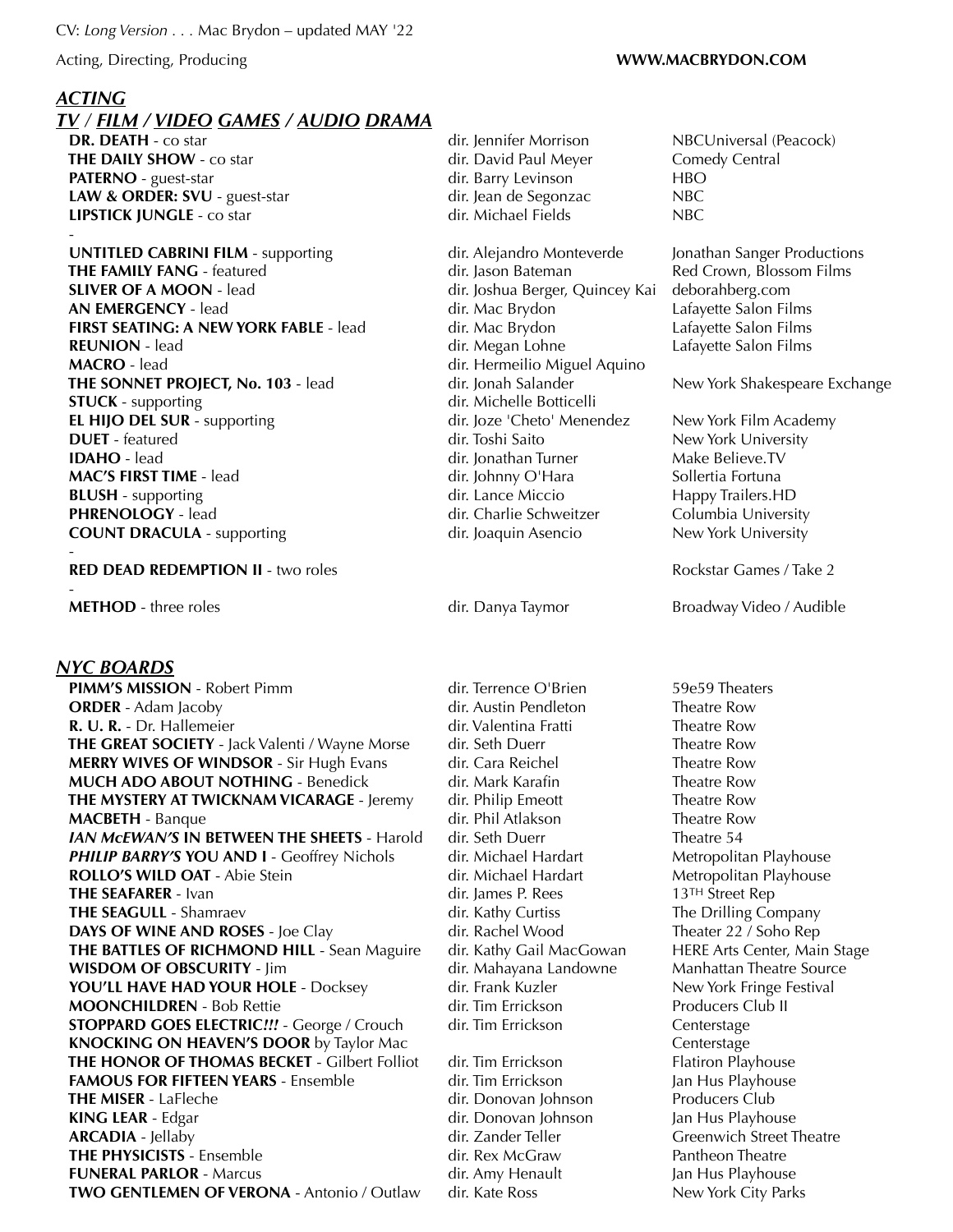## *NYC BOARDS CONT'D*

**SUMMER AND SMOKE** - Roger Doremus dir. Cailin Heffernan Centerstage **RADIO RADIO** - Ralph Clay / Clerk dir. Gregg Bellon Mazer Theatre **THAT HOLMAN WOMAN** - Ab Walker dir. Steven Stahl Wings Theatre **STRIPES ON THE WALL GOING 75** - Mark dir. Lisa Beth Vettoso Creative Acting **PAPER DOLLS** - Michael **Expanded Arts** dir. Jenn Miley **Expanded Arts LOYALTIES** - Dede / Graviter **dir.** Sofia L. Geier **Cassino Parlor, LIC SUBURBAN SERENADE** - Steve Reilly **dir.** Seth A. Goldstein American Globe Theatre **24/7 : 24 HOUR PLAYS** (2012; 2015-16) - Host, MC Drilling Company; June Havoc Theatre

## *REGIONAL BOARDS*

**Hudson Valley Shakespeare / Stratford Arts, Stratford, Connecticut A MIDSUMMER NIGHT'S DREAM** - Lysanderdir. Terrence O'Brien

#### **Summer Theatre at Mount Holyoke College (Main Stage), South Hadley, Massachusetts**

**HARVEY** - Wilson **CONFIGURATION dir.** Rand Foerster **I HATE HAMLET** - Gary **dir. Brian Smith FRANKENSTEIN** - First Townsman dir. Jack Neary **SEE HOW THEY RUN** - Sergeant Towers **dir. Danny Peak MURDER AT THE VICARAGE** - The Colonel **THE MAN WHO CAME TO DINNER** - Westcott dir. Brian Smith **EQUUS** - Nuggett / Young Horseman dir. Michael Walker **THE UNEXPECTED GUEST** - Sergeant Cadwallader dir. Kathryn Long **BLACK COFFEE** - Constable Johnson / Tredwell (US) dir. Betsy Rudelich Tucker **DEARLY DEPARTED** - Royce dir. Deb Guston **SANDBAG, STAGE LEFT** - Sal Soo / Gus dir. Jack Neary

## **Children's Theatre at Mount Holyoke College (The Amphitheatre)**

**THE WIND IN THE WILLOWS** - Otter dir. Blair Hundertmark **RUMPELSTILTSKIN** - Narrator dir. Brian Smith  **THE JUNGLE BOOK** - Kaa  **ALI BABA AND THE MAGIC CAVE** - Bo-Bo Badura  **RED VS. THE WOLF** - Raccoon **GOLDILOCKS AND THE THREE BEARS** - Grizzly dir. Kathryn Markey  **THE WONDERFUL WIZARD OF OZ** - The Cowardly Lion

## **New York Stage and Film Co. at Vassar College / Powerhouse Theatre, Poughkeepsie**

**TWELFTH NIGHT** - Sebastian *CHT* **CONSISTED 12** dir. Rachel Wineberg

#### **Theatre Virginia, Richmond, Virginia MY THREE ANGELS** - Lieutenant dir. George Black

| Richmond, Virginia                               |                     |
|--------------------------------------------------|---------------------|
| <b>CABARET</b> - Ernst Ludwig                    | dir. Maury Hancock  |
| <b>WEST SIDE STORY - Bernardo</b>                | dir. Maury Hancock  |
| NICHOLAS NICKLEBY - Pyke / Bane / Paris / Bonney | dir. Brian Phillips |
| <b>RASHOMON</b> - The Wigmaker                   | dir. Brian Phillips |
| <b>EQUUS</b> - Frank Strang                      | dir. Brian Phillips |
| <b>EARRINGS - Parrot</b>                         | dir. Patti Sauls    |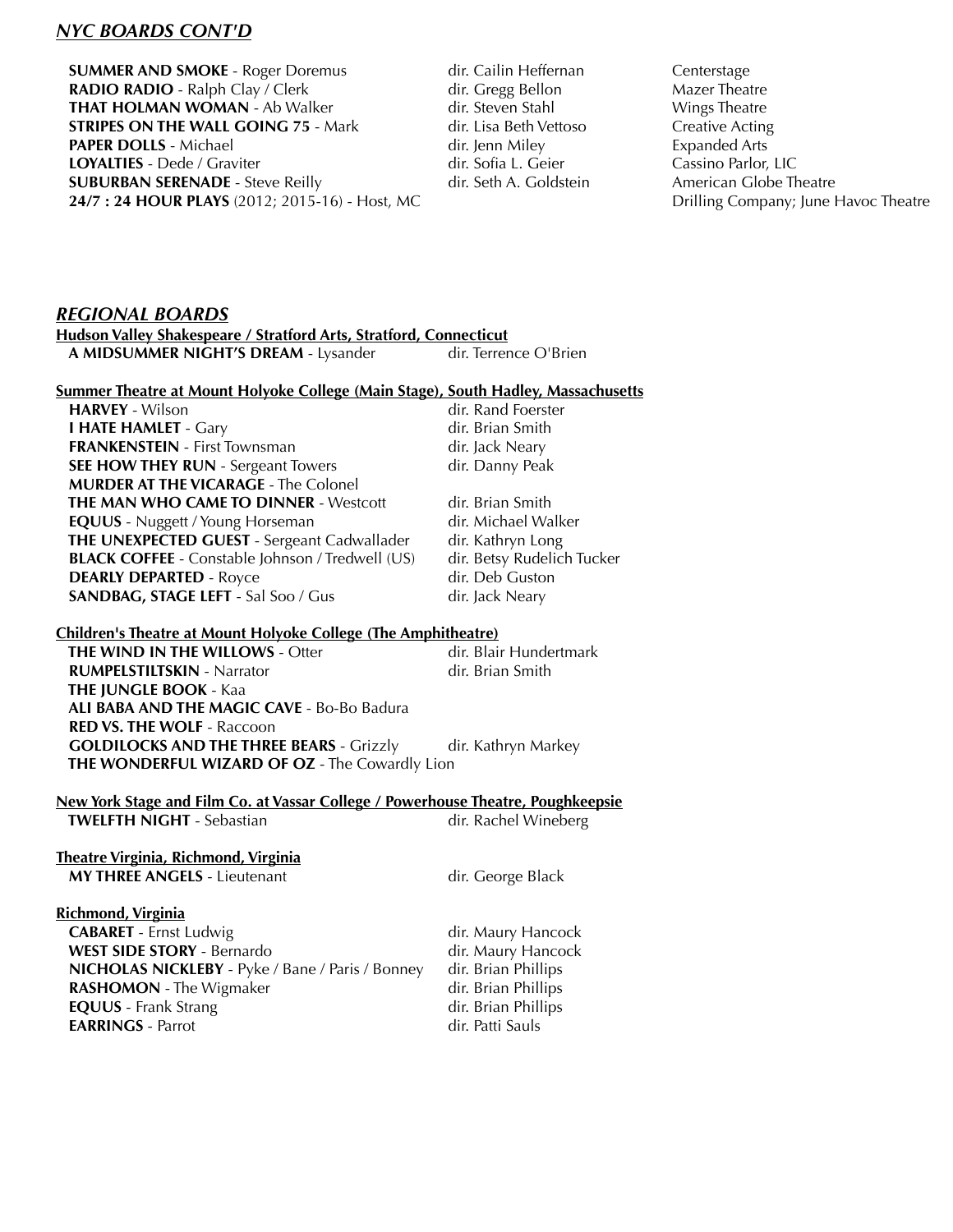## *EUROPEAN BOARDS*

## **The Royal Conservatoire of Scotland (formerly, RSAMD), Glasgow, Scotland**

| <b>MACBETH</b> - Ensemble                                 | dir. Hugh Hodgart           |
|-----------------------------------------------------------|-----------------------------|
| <b>THE MALCONTENT - Ferneze / Clown</b>                   | dir. Hugh Hodgart           |
| CAUCASIAN CHALK CIRCLE - Jessup / Irakli / Doctor         | dir. Edward Argent          |
| <b>NOISES OFF - Garry</b>                                 | dir. Eve Jamieson           |
| <b>THE SEAGULL - Trepliov</b>                             | dir. Eve Jamieson           |
| LA RONDE - Young Gentlemen                                | dir. Sebastian Graham-Jones |
| <b>CINDERELLA - Ugly Sister</b>                           | dir. Russell Boyce          |
| <b>ELEGIES FOR ANGELS PUNKS &amp; RAGING QUEENS - Bud</b> | dir. Alasdair Hawthorne     |
| <b>ON THE RAZZLE - Melchior</b>                           | dir. Lewis Palter           |
| <b>MEDEA</b> - Chorus of Corinthian Women                 | dir. James Robert Carson    |
|                                                           |                             |

**Glasgow, Scotland ENTERTAINING STRANGERS** - Capt. Henning dir. Andy Arnold The Arches<br> **SACCO AND VANZETTI** (w/Brian Cox) - The Guard dir. Bill Bryden The Tron Th **SACCO AND VANZETTI** (w/Brian Cox) - The Guard dir. Bill Bryden The Tron Theatre **SINCERITY FOREVER** - Tom dir. Kate Woolridge The Tron Theatre

## **The Aleksander Zelwerowicz National Academy of Dramatic Art, Warsaw, Poland**

**MEDEA** - Chorus of Corinthian Women dir. James Robert Carson

## *OPERA*

## **San Diego Opera Chorus**

 **TOSCA** (dir. Sam Wanamaker) | **CARMEN** (dir. Anthony Besch) | **HANSEL AND GRETEL** (dir. Bruce Donnell) **LA BOHEME** (dir. Rhoda Levine) | **OTELLO** (dir. Lofti Mansouri)

## *READINGS*

 **THE LAFAYETTE SALON SERIES** - [www.lafayettesalonnyc.com](http://www.lafayettesalonnyc.com)

## *EDUCATION / TRAINING*

The Royal Conservatoire of Scotland (formerly, RSAMD), Glasgow, Scotland The Aleksander Zelwerowicz National Academy of Dramatic Art, Warsaw, Poland New York Stage and Film Company at Vassar College, Poughkeepsie, NY Carnegie Mellon University Summer Drama Program, Pittsburgh, PA Summer Theatre at Mount Holyoke College, South Hadley, MA (7 seasons)

## **ACTING**

NYC: Harold Guskin (10+ years private coaching), Gene Frankel, Rebecca Guy UK: Joyce Deans, Hugh Hodgart, Edward Argent

| <b>MEISNER</b>            | Margo Lewitin                                                                                                                                           |
|---------------------------|---------------------------------------------------------------------------------------------------------------------------------------------------------|
| <b>MONOLOGUE WORKSHOP</b> | Alexander Dinelaris, Jack Doulin                                                                                                                        |
| <b>SPEECH &amp; TEXT</b>  | Norman Ayrton                                                                                                                                           |
| <b>STYLE</b>              | John Cargill-Thompson [UK]                                                                                                                              |
| <b>VOICE</b>              | Elizabeth Smith                                                                                                                                         |
|                           | UK: Ros Steen, Jean Moore, Nadine George                                                                                                                |
| <u>IV</u>                 | NYC: Brooke Thomas, Mary Egan                                                                                                                           |
|                           | UK: Cliff Martin, Celia Hammond                                                                                                                         |
| <b>RADIO</b>              | UK: Hamish Wilson (BBC)                                                                                                                                 |
| <b>MOVEMENT</b>           | UK: Peter Lincoln, Mark Saunders                                                                                                                        |
| • FENCING                 | UK: Bert Bracewell                                                                                                                                      |
| • STAGE COMBAT            | B. H. Barry                                                                                                                                             |
|                           | NYC: Fights 4: (Ricky Ravits, Mike Chin, Robert Tuftee, J. David Brimmer)                                                                               |
|                           | (SAFD Certified 1999 : Broadsword, Rapier-Dagger, Unarmed, Single Sword)                                                                                |
| <b>DIALECTS:</b>          | Scottish (Glaswegian, Highlands) / British (RP, Cockney, London)<br>Irish (Northern, Southern) / Welsh / Russian / Southern USA<br>Minnesota / New York |